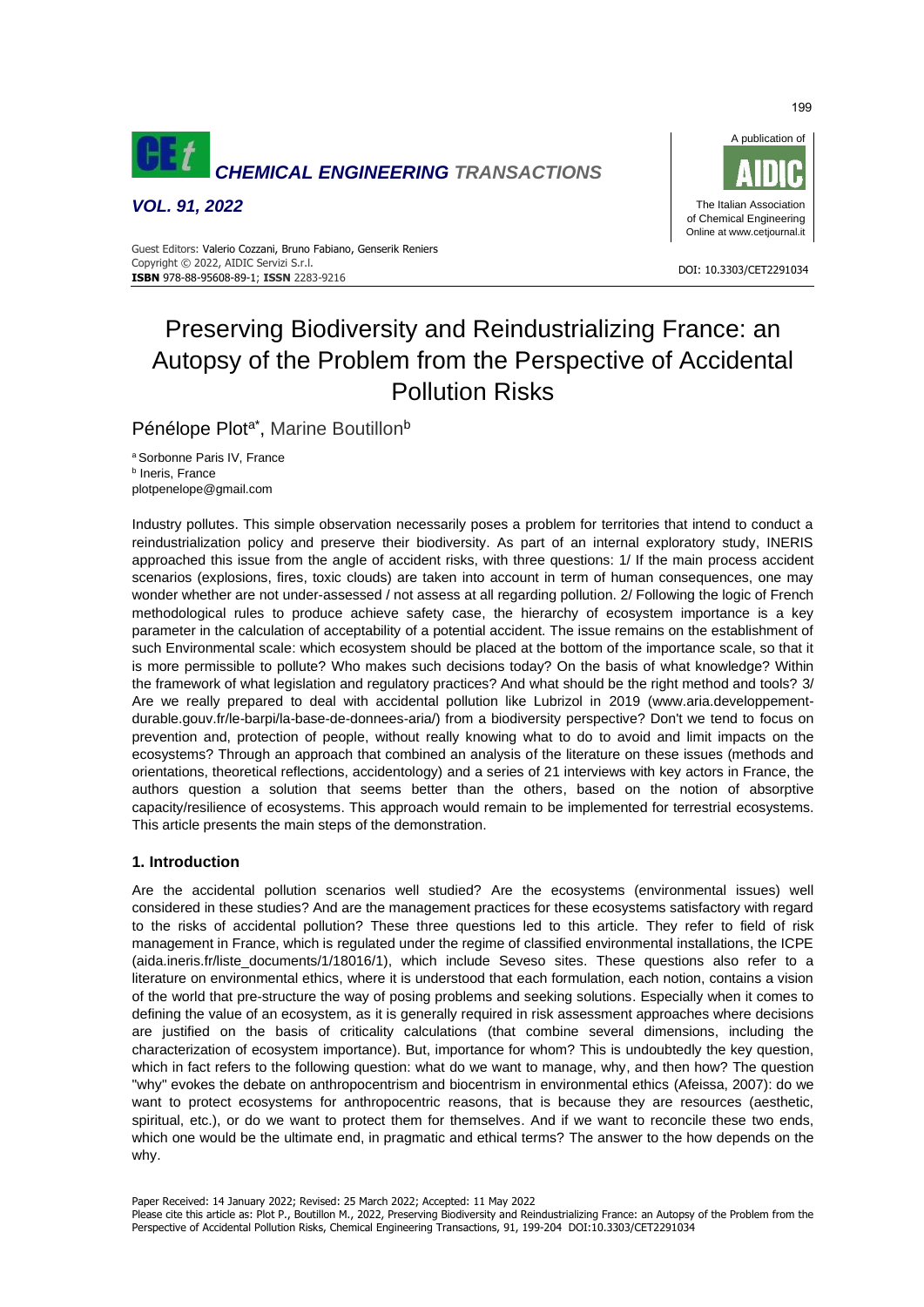The multiplicity of names is an integral part of the problem: it is difficult to identify what we are talking about, what we are trying to protect. Are we talking about environmental stakes or biodiversity? Protected spaces or areas? Ecosystems? Natural environments? The diversity of terminologies reveals the difficulty of the work: we do not know how to characterize and define what we call "ecosystems" or "natural environments". This difficulty is based on metaphysical conceptions of the world, but it is also relative to the logics of division of reality (to the representations) that we adopt according to our objectives. Each term is a division, a way of apprehending what we call "nature", "the environment" with regard to which we lack knowledge, and criteria, foundations that would allow us to adopt a valid (realistic, coherent) division. In this research, we use the term "ecosystem" as it is generally understood in ecology (the whole formed by the biocenosis and the biotope, that is the living beings and their environment), we start from the assumption that it allows the broadest point of view to take into account the natural entities.

The reasoning that we propose to follow in this article is the following:

- There seems to be a hole in the French regulatory, an insufficient consideration of accidental pollution risks that is not compensated by voluntary practices.
- The current solution, based on the categorization and prioritization of environmental stakes, seems to be an aporia.
- Only an approach based on the notion of absorption capacity seems to be a possible solution, but it presents several difficulties that would have to be overcome to implement it.
- A necessary condition for the adoption of such an approach would be to adopt a territorialized approach.

## **2. Methodology**

This article is the result of multi-actor survey. The panel was composed of engineers from a environmental safety institute, officers of the French administration, safety managers or engineers working in chemical, mechanical and food factories, territory officers, actors of environmental association and insurance providers. The panel distribution is as follow:

| Engineers from<br>environmental<br>safety institute | Actors of<br>environmental<br>association | Industrialists | Officers of the<br>French<br>administration | Territory<br>officers | Insurance<br>providers |
|-----------------------------------------------------|-------------------------------------------|----------------|---------------------------------------------|-----------------------|------------------------|
|                                                     |                                           |                |                                             |                       |                        |

The scale of the panel is relatively limited so the quantified results which are presented in this paper have to be understood only as tendency. The present paper attempt to display an overview of high quality of interviews. Along all the discussions, we have selected ideas that seem to build consensus or ideas that retain our attention because they make sense regarding our searching framework. This "exploratory" work, initiated under an engineer approach, has benefited from a philosophical lightening on the on environmental ethics.

# **3. A hole in the regulatory**

*"Having looked at the hazard and impact studies, I always thought there was a hole in the racket. Impact study*  is totally disconnected from the hazard study, it looks at the impact that the plant will have in normal operation, *given the discharge authorizations that have given. We are in the chronicle. But, in the event of a major accident, what is the impact on the environment? The hazard study is not interested in this because we are interested in the deaths, the injuries and the damage to the equipment. We have a real hole in the racket."* (Actor of an association). This observation is shared by 95% of the people interviewed (20 persons overs 21). To be more precise, in France, the accidental risk assessment of a Seveso site (or site where major accident can occur) is performed through the so-called "Etude de Dangers" (safety case). It is the central piece of the management system for major accident scenarios (Kontogiannis et al., 2017). Schematically, this study distinguishes two phases of analysis. The first one, the preliminary risk analysis, is qualitative, it is used to scan widely in order to identify, normally, all accident scenarios. The second phase, the detailed risk analysis, is more quantitative (Omega 9, INERIS, 2015). It studies in detail the intensity of the selected dangerous phenomena, their severity and then their probability. Their acceptability is determine using the risk matrix (figure 1). If it is necessary to reduce the risk level, safety barriers can be added. The problem is that scenarios leading to pollution are only retain for the detailed analysis if they also cause damage on humans. Other scenario which "only" cause pollution are not analyzed in detail, and therefore are not properly managed. *"We are not interested (especially in the hazard study) in the ecosystem, around the industrial site, we surely miss some effects. [...] The assessment is only made in relation to the effects on human beings. It is true that at present the quantification of the severity (intensity) of major accidents does not take into account the environmental component. This may change following the latest incident at the Lubrizol plant.*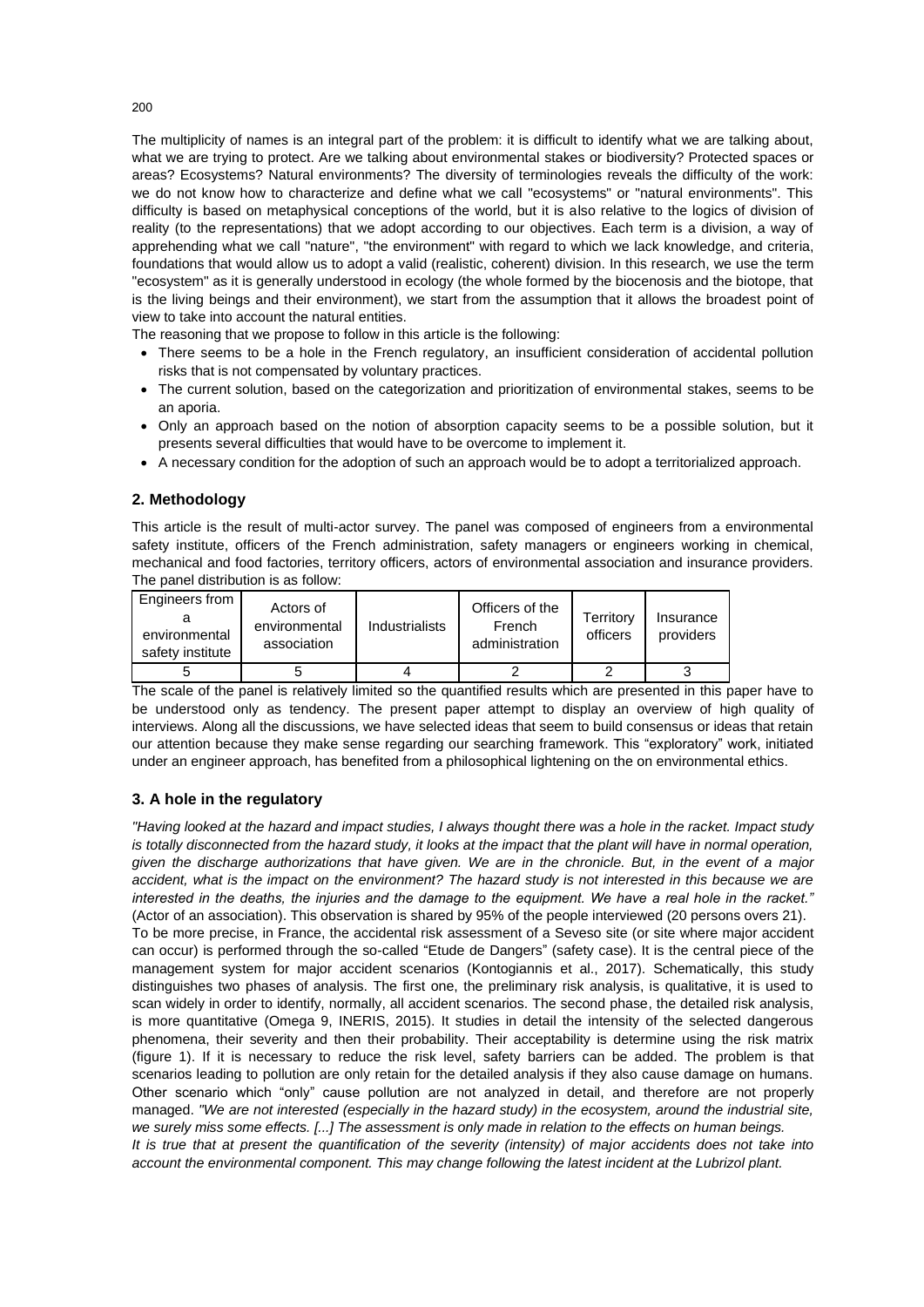*We are going to evaluate more things related to post-accident, the deferred impact of major accidents, which*  will require a qualification of the environmental impact, particularly in terms of crops and potential fallout on the *food chain."* (Engineer from a environmental safety institute).

| Severity of consequences |                                                                            |                                                                |                                                                                                                  | Probability                                        |                      |                       |                     |                   |
|--------------------------|----------------------------------------------------------------------------|----------------------------------------------------------------|------------------------------------------------------------------------------------------------------------------|----------------------------------------------------|----------------------|-----------------------|---------------------|-------------------|
|                          |                                                                            |                                                                |                                                                                                                  | E                                                  | D<br>(very           | C                     | B                   | A                 |
| Level                    | Area<br>defined<br>by<br>the<br>significant<br>lethal effect<br>thresholds | Area<br>defined<br>by<br>lethal<br>the<br>effect<br>thresholds | Area defined<br>the<br>by<br>significant<br>irreversible<br>during<br>a<br>life<br>human<br>effect<br>thresholds | (event<br>possible<br>but<br>highly<br>improbable) | improbable<br>event) | (improbable<br>event) | (probable<br>event) | (casual<br>event) |
| <b>Disastrous</b>        | than<br>More<br>10 persons<br>exposed                                      | More<br>than<br>100<br>persons<br>exposed                      | More<br>than<br>1000<br>persons<br>exposed                                                                       |                                                    |                      |                       |                     |                   |
| Catastrophic             | than<br>Less<br>10 persons<br>exposed                                      | Between 10<br>100<br>and<br>persons<br>exposed                 | <b>Between</b><br>100<br>and<br>1000<br>persons<br>exposed                                                       |                                                    |                      |                       |                     |                   |
| Important                | Maximum 1<br>persons<br>exposed                                            | Between 1<br>10<br>and<br>persons<br>exposed                   | Between 10<br>100<br>and<br>persons<br>exposed                                                                   |                                                    |                      |                       |                     |                   |
| Serious                  | No one                                                                     | Maximum 1<br>person<br>exposed                                 | Maximum<br>10<br>person<br>exposed                                                                               |                                                    |                      |                       |                     |                   |
| Low                      | Contained<br>establishment                                                 | witin<br>the                                                   | Less than 1<br>person<br>exposed                                                                                 |                                                    |                      |                       |                     |                   |

*Figure 1. Risk matrix allowing to determine the acceptability or not of an accidental scenario (Circular of May 10, 2010 and decree of September 29, 2005)*



: Risk which can be acceptable after being reduce thanks to safety barriers

: Acceptable risk

It is possible to identify other shortcomings, beyond this lack of detailed analysis of accidental pollution phenomena:

- In the preliminary risk analysis phase itself, in the process of selecting the initiating events, there is a series of regulatory exclusions (Circular of May 10, 2010). Moreover, knowing that the role of this phase is to prepare the second one, the effort to be truly systematic and exhaustive will tend to focus on the causes that may lead to the hazardous phenomena to be analyzed in detail. This may lead to the exclusion or, let's say, the minimization of the probability of certain accidents, especially those that may have environmental consequences.
- Some hazard potentials will not even be studied if they cannot generate fire, explosion or toxicity phenomena likely to impact human beings outside the sites. However, they can be sources of accidental pollution. This is the case of fire extinguishing water. This water can be discharged into rivers for example. There are also cases not always treated thoroughly of waste that can be deposited on the ground. The transport of hazardous substances (on site and outside) can also lead to accidental discharges that are poorly analysed.
- Some natural hazards, that can aggravate certain accidental pollution, are sometimes poorly or not considered. This is typically the case of flooding. The flood will increase the extent of the pollution because the associated equipment retention facilities will not be able to function because they will be flooded. Thus, the very presence of the natural cause (of the flood) aggravates the potential consequences of a loss of containment which, without the flood, would only be local. In this type of event, the consequences can go much further. Not to mention certain hydrocarbon-type product releases with lower densities: the spread of the same slick over the water will be greater than if the product had been spread over the ground, with much larger surfaces of pollutants.
- We can mention the difficulty of considering the cumulative effects of accidental pollution on a territory. We do not do for pollution risks what we do for land use planning where there is a notion of accumulation based on the distance of effects and the associated probability levels, the level of hazard being defined in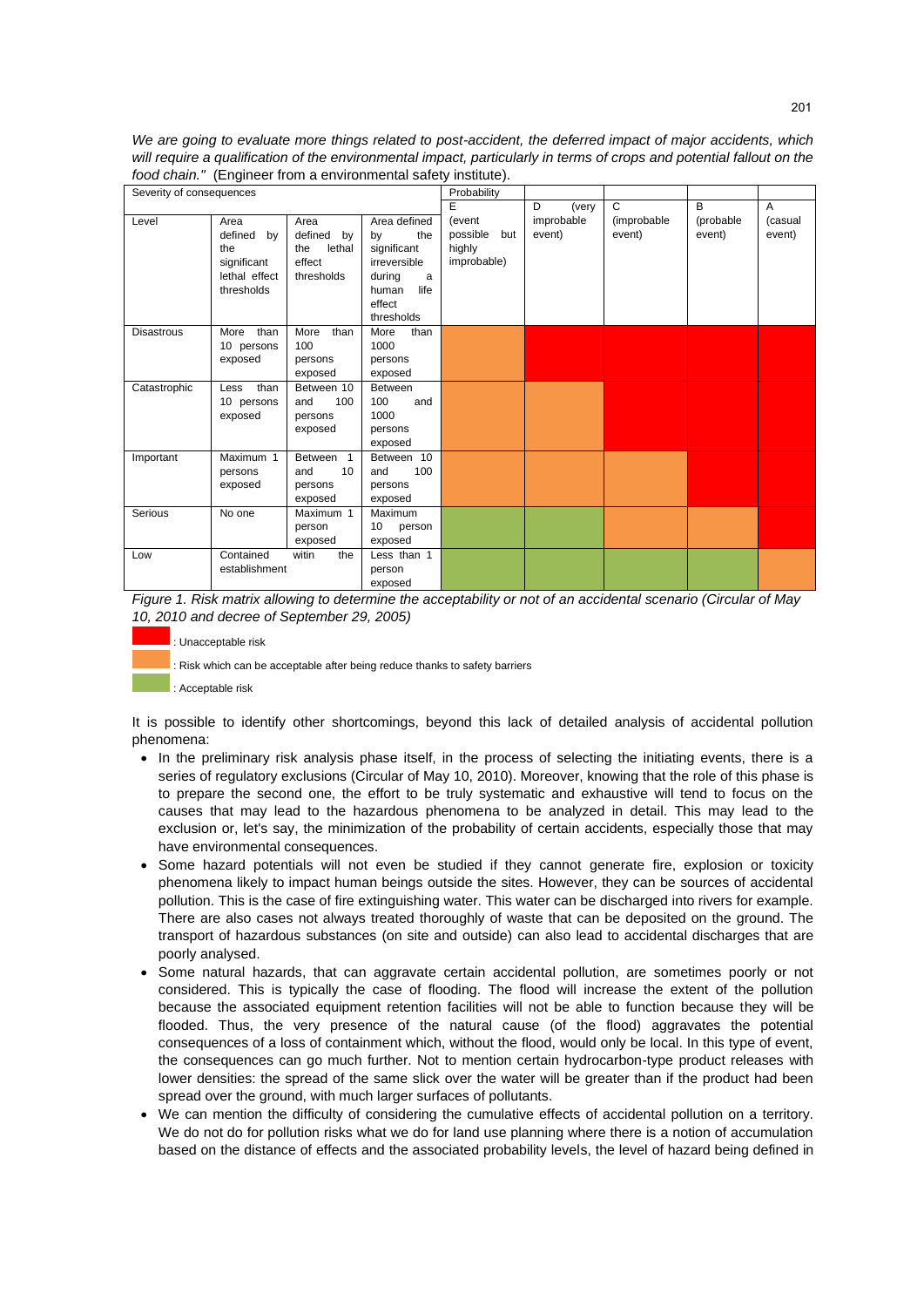relation to the accumulation of probabilities for the same intensity or the same danger zone, we will have a global and cumulative representation of the risks on the same territory but in relation to the same issue (which is human).

#### **4. The aporia of a solution based on the categorization and prioritization of ecosystems**

*"It's kind of like saying, 'for this ecosystem okay, there's only three species so you can go, but this one's more valuable so you have to be more careful'"* (Industrial operator).

Risk management is based on acceptability criteria which combines occurrence and the severity of accidental scenarios. Risks are considered acceptable when severe accident scenarios are sufficiently unlikely or when the severity of a probable accident is very low (Circular of May 10, 2010). This approach implies means of estimating the severity of damage, which is a function of the importance attached to the target. Transposing this way of thinking to ecosystems implies being able to categorize them in terms of importance in order to prioritize them: there must be the most important ones and the least important ones, those that absolutely must not be polluted and those that could be more important. The majority of the engineers (89%) think that it must be possible to find criteria to do this, that's mean to define environmental importance scores, which, combined with substance hazard scores, would make it possible to calculate severity scores for possible/probable accident scenarios, and thus to judge their acceptability. Therefore, it should be possible to answer the following questions: Is it more serious to pollute and thus destroy the fauna and flora of a wild river or of a national park? Are the blue frames more important than the green frames, or than the zones of ecological interest (ZNIEFF) of type 1 or type 2 or 3? And then, do the decrees of protection of biotope or geotope allow to circumscribe even more important spaces that they would be all the more serious to pollute? And what about wooded areas, sensitive natural areas, UNESCO world geoparks, national parks, integral reserves or adhesion zones, regional natural parks, biogenetic reserves, etc.?

For local government stakeholders, this way of thinking seems impossible to apply. They have difficulty identifying the different ecosystems in their territory. In addition, they have difficulty understanding them, delimiting them, and identifying their dynamics. Finally, and above all, they wonder what criteria should be used to rank the importance of environmental issues. *"A hedge, for example, has several functions. What is the priority? Wood energy (bioenergy valorization)? Hydraulics (mudflows - runoff management - mudflows in bays / watersheds - reduction of inputs and therefore preservation of water resources - flooding (but limited effectiveness), green and blue fabric)? Valuation of biodiversity? Carbon sequestration? … How to decide? Perhaps it is up to the communities of communes to freely (arbitrarily?) define their stakes, then their priorities."* (Territory officers).

The difficulty is to find solid criteria. Let's reflect on the concepts of species and protected areas.

- The concept of protected species. The difficulty is that there are a lot of species, like earthworms that are not protected, but that are really needed. The lists of protected species are partial. And this approach does not allow to apprehend the interdependence of ecosystems. The notion of protected species allows us to point out an existing problem, the rarefaction of a species, but it is not a tool for managing problems for the future.
- The concept of protected spaces. Let's take the classification proposed by the IUCN (International Union for Conservation of Nature). The IUCN defines a "protected area" as "a clearly defined geographical space, recognized, dedicated and managed, by any effective legal or other means, to ensure the longterm conservation of nature and its associated ecosystem services and cultural values" (IUCN, French protected areas, 2010). However, if we look at the respective definitions of each protected area, we can see that the aspects of cultural, economic or historical value totally predominate over the ecological value of these spaces (conservation of nature and ecosystem services). There is a risk that only "hand-picked" ecosystems will be considered, since they are selected for cultural and economic purposes, while other natural environments that have no such interest would be overlooked, or their importance would be diminished. Moreover, the notion of protected space or protected area suggests this problem: while there are "protected spaces," other natural spaces are not protected, which does not mean that they are not vulnerable. The notion of protected areas is meaningless if all areas are to be protected. This conflicts with the awareness of the problem of the erosion of biodiversity and global warming which are widespread. And then, what about the constant changes in ecosystems (species migration in particular), accentuated because of the climate crisis? Are these variants satisfactorily considered by the protected area categories defined in 1994? As the ecosystems are strongly affected by climate change, it is a question of protecting them, but also of anticipating their evolutions, and even using them as protection, for example against certain risks related to climate change, such as soil erosion. This is the perspective of "Climpact Data Science" members (www.criseclimatique.com/nous.html). It consists in integrates the potential impact of climate change in order to select the best strategy for nature-based solutions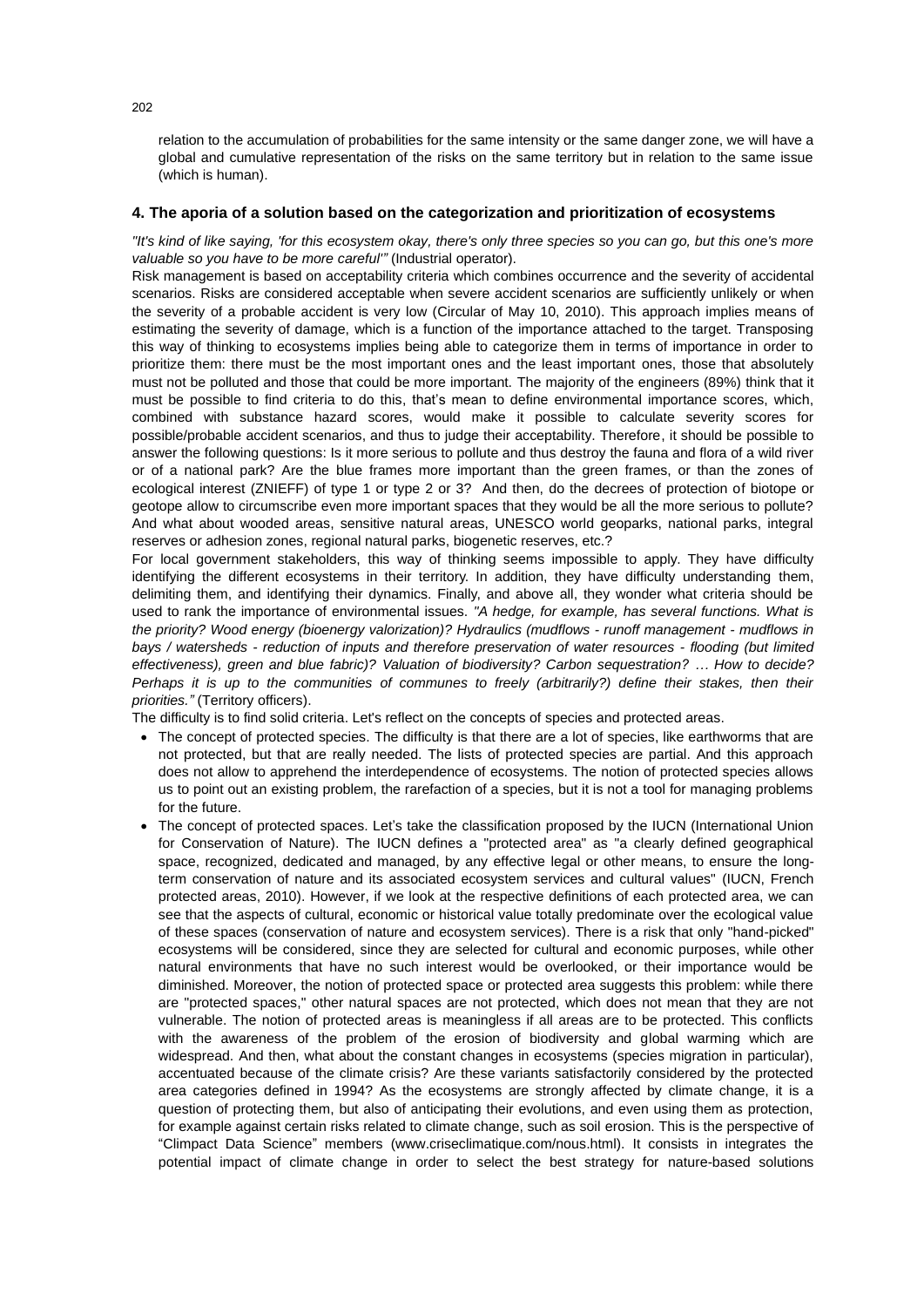implementation and management for 2050 by the use of the IPCC (Intergovernmental Panel on Climate Change) climate change scenarios and at a Very High Spatial Resolution, which can go up to 5 meters (Garbolino et al., 2021, 2019, 2016, Hinojos Mendoza and Garbolino, 2020).

## **5. An absorptive capacity approach**

*"An industrialist must not pollute in any way. He can release dangerous substances, but the doses must be assimilable by the environment. Pollution is doses that cannot be assimilated."* (Industrial operator). Criticality could be related to the calculation of the "assimilation capacity" of such and such quantities of such and such foreign substances by such and such environment/ecosystem. Here, the estimation of severity would be built on the concept of ecosystem resilience. Note that this vision is not new or recent. It appears in the declaration of the United Nations Conference on the Human Environment, at Stockholm (Principle 6, 1972), which says *"The discharge of toxic substances or of other substances and the release of heat, in such quantities or concentrations as to exceed the capacity of the environment to render them harmless, must be halted in order to ensure that serious or irreversible damage is not inflicted upon ecosystems."*

This approach implies a monitoring of the pollution which crosses at the same time: the monitoring of the ecosystems initial states and the monitoring of the substances managed by the industrialists of the territory concerned. This starts with an inventory of the pollution already present in the ecosystems. This would be like adopting the water approach for terrestrial ecosystems. The Water Framework Directive (2000) concerns the good ecological status of water bodies, a European directive whose objective was to achieve a good ecological status of water bodies by a certain deadline. For example, the biological indicator for environmental bio-assessment gives an idea of the species present on a site and of the quality, of the good state of the site: if there are only pollutant-resistant species, the site will be classified as highly impacted, but if there is a large diversity of fish, fish of the 1st category, the site will have a good score. There is a scientific follow-up of the species in the environment. With the Law on Water and Aquatic Environments, the latest regulatory evolution, there are even more interpretation keys on the biological monitoring of water bodies.

And the analysis of correlations with industrial activity and hazardous substances is important. For example, it is possible to trace the observed effect on the environment back to the substance or family of substances involved. It is very complicated, the quantity of substances that can be emitted into the environment and the nature of human activities are so large! But there is still a possibility, and important margins of progress. Integrating biological tools into the monitoring of water bodies seems unavoidable in the years to come in order to be able to detect new substances arriving in the environment at a sufficiently early stage and for which the regulations are not yet ready.

## **6. Major difficulties and proposals**

This approach seems the most pragmatic and efficient. But its implementation would pose many difficulties.

- This approach implies first of all improving the knowledge of ecosystems. There is a tremendous work to do, as the environmental knowledge are very low, according to 86% of the interviewed (the insurer did not respond, the industrialists and the members of the risk institute were mitigated 50/50). There is also a lack on research and studies on the characterization of the state and functioning of socio-ecosystems, allowing us to characterize an exceptional event, pollution or industrial accident. There is a particular lack of knowledge about aerial ecosystems.
- There are gaps in knowledge about the substances, according to all the interviewed (except from the insurers who do not adjudicate).
	- o When you replace one substance, such as bisphenol A, with two other types of substances, bisphenol, which are just less known. What are the effects? Are they worse or better? The fact of banning a substance generates changes in production or new habits that will make new substances emerge that are not known. These new uses deserve to be looked at from an environmental point of view, and sometimes we do not have the necessary hindsight to say whether the substance is or is not dangerous for the environment. And there are so many substances! And there are no regulatory requirements on certain substances, such as emerging substances, or endocrine disruptors, etc.
	- o There are also issues that are not understood, such as the effect of mixtures, the effect of new dangerous substances (micro plastics, etc.).
	- o The problem of molecules vs substances. In France and in Europe, we have a marketing authorization system for products, not for molecules. This means that you can have molecules that are prohibited in some products but authorized in others. You may find yourself with certain products that are banned in conventional agriculture but that you find in products that you use at home, such as insecticides, lindanes.
- There are organizational obstacles.